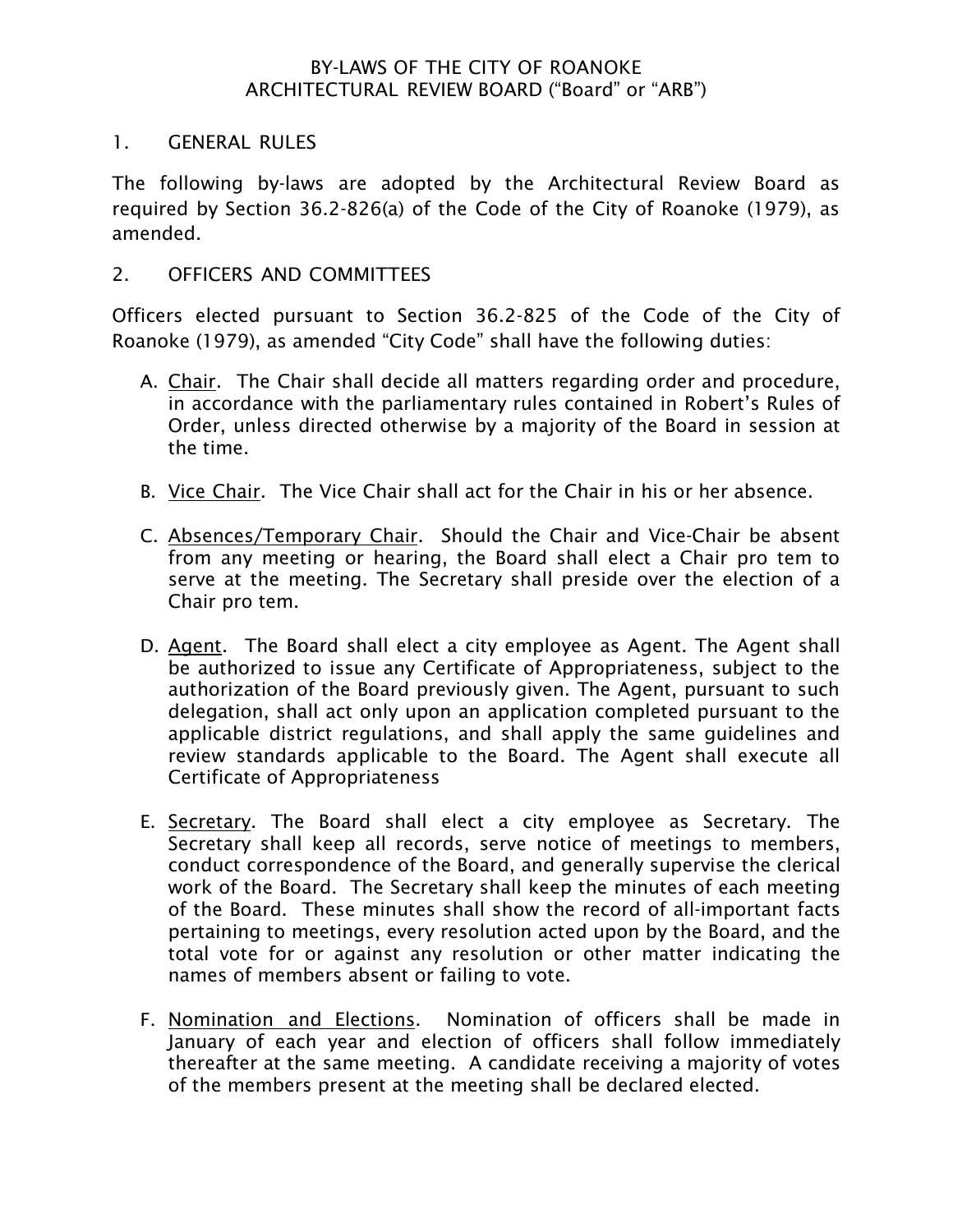- G. Re-election and Vacancies. All officers may succeed themselves. Vacancies in office shall be filled by nomination and election for the unexpired term of the office vacated. Such election shall occur at the next regular meeting following a vacation of office.
- H. Committees. The Chair shall have the authority to create any committee and appoint the membership of any such committee.

#### 3. MEETINGS

- A. Regular Meetings. Regular meetings of the Board shall be held on the second Thursday of each month at 5:00 p.m., in the Council Chamber of the Noel C. Taylor Municipal Building, 215 Church Avenue, Roanoke, Virginia. Should a change in the location of a meeting be necessary, when possible, notice of such change in venue shall be included in any public notices required by law, posted on the entrance to the Council Chamber, and posted in the City Clerk's Office.
- B. Work Sessions. Work sessions may be held as needed. Notice of the date and location of work sessions shall be posted in the City Clerk's Office and on the ARB's web page at least ten (10) days prior to any work session. The purpose of work sessions shall be to review applications, plans, or proposed code amendments and other pending business of the Board. No action or vote shall be taken on any application, plan or amendment.
- C. Special Meetings. Special meetings of the Board may be called at any time by the Chair by notice given to each member not less than 24 hours prior to the time fixed for the meeting. If all members of the Board are present at the special meeting, then the requirements as to prior notice shall be deemed to be waived. Any business may be transacted at any special meeting that might be transacted at a regular meeting, if all legal notice requirements for action are satisfied.
- D. Inclement Weather. In the event of inclement weather conditions where attendance at a meeting may jeopardize the safety of the public, staff or Board members, the Agent shall determine if a quorum of the Board can safely attend to transact business. If a quorum cannot be reasonably established for such purposes, any affected public meeting shall be rescheduled and re- advertised.
- E. Quorum and Vote. Four members of the Board shall constitute a quorum and no action of the Board shall be valid unless authorized by a majority of those present who have not recused themselves under the Virginia Conflict of Interest Act. In the event of a tie vote, the action of the Board shall be construed as a failure of the motion.
- F. Conduct of Meetings.
	- (1) Public attendance. Meetings shall be open to the public except that closed regular or special meetings may be held in accordance with the laws of the Commonwealth of Virginia.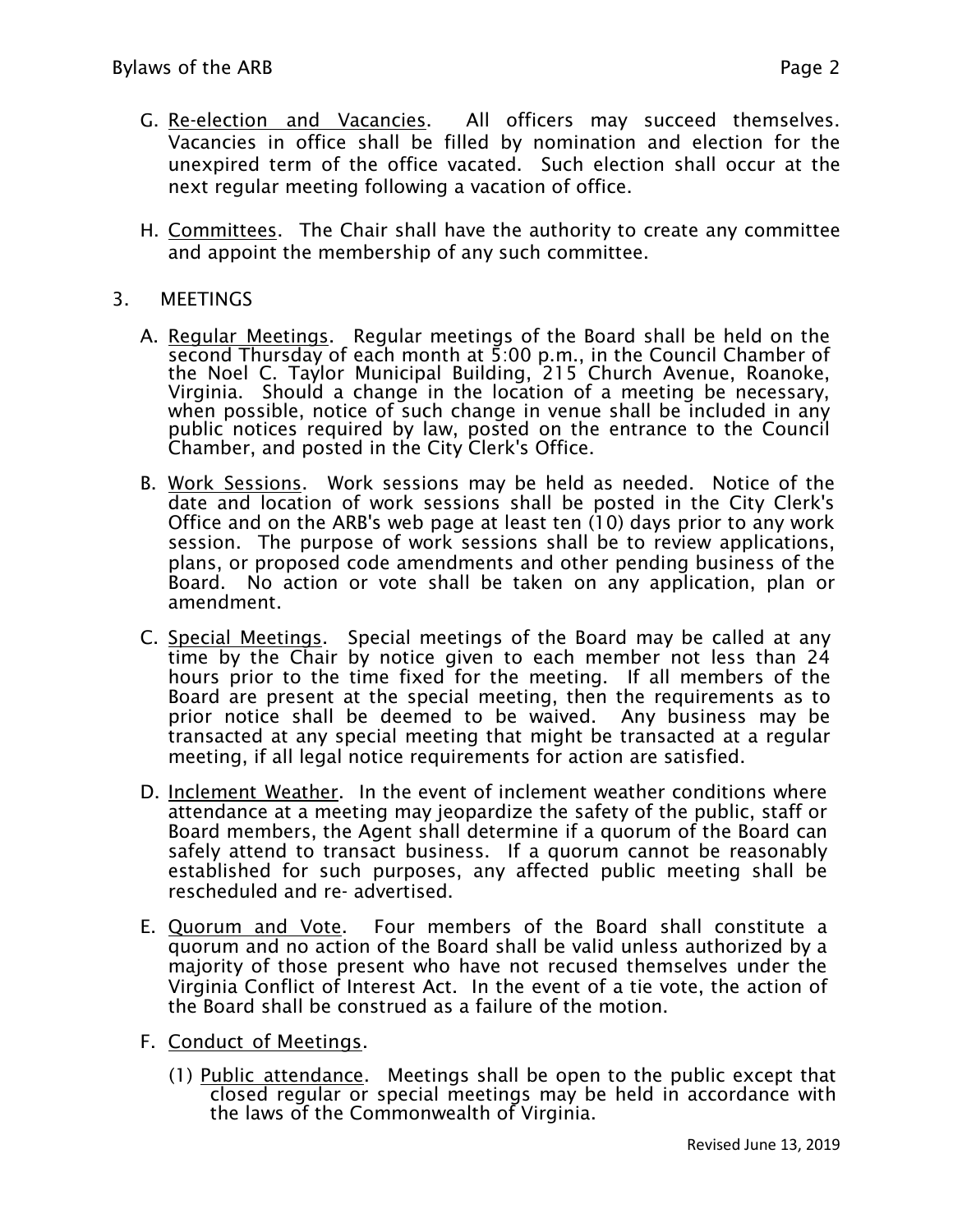- (2) Agenda. The order of business shall be as established on the agenda prepared by the Secretary. The Chair may modify the order of business to promote the efficient management of the meeting and for the convenience of the public or interested parties.
- (3) Consent Agenda. Agenda items considered to be routine, noncontroversial, and requiring no discussion may be placed on the consent agenda. The consent agenda may include the approval of the minutes, approval of the agenda, and any Certificate of Appropriateness recommended for the consent agenda. Any item placed on the consent agenda by the Agent shall be removed upon request of any member of the Board prior to consideration of the consent agenda. A roll call vote shall then approve the remaining items on the consent.
- (4) Approval of Minutes. The Chair shall ask if there are any corrections to the minutes of previous meetings. If there are no corrections, the Chair shall call for the Board to vote to approve the minutes. If corrections are requested, the Chair shall call for the Board to vote to approve the minutes, as corrected. The Secretary shall thereafter certify such minutes as approved.
- (5) Items on agenda automatically moved for approval. In order to expedite a decision on all matters presented to the ARB, it shall be the practice of the Board when meeting in regular or special meetings to consider that all items on the agenda are automatically moved by the entire membership. The Chair may call for a vote on an item at the conclusion of discussion without calling for a formal motion by any single member present.
- (6) Amendments to the Application. An applicant may amend an application at any time the application is being considered. If the applicant amends an application, the Board shall consider the application as amended.
- (7) Continuances.
	- i. If any application on the agenda for a regular meeting cannot be disposed of on the day of the meeting, the Board by majority vote may adjourn the meeting and set a new date for public meeting or for reaching a decision on the remaining appeals and applications. In such instances, the Chair shall set and announce a new meeting date and no further public notice shall be required for the items remaining on the agenda.
	- ii. An applicant may request a continuance on an application at any time prior to the Board calling the matter for a vote. A continuance may be granted to the applicant by an affirmative vote of the majority of Board members present for the meeting for that application. In such instances, the Chair shall set and announce a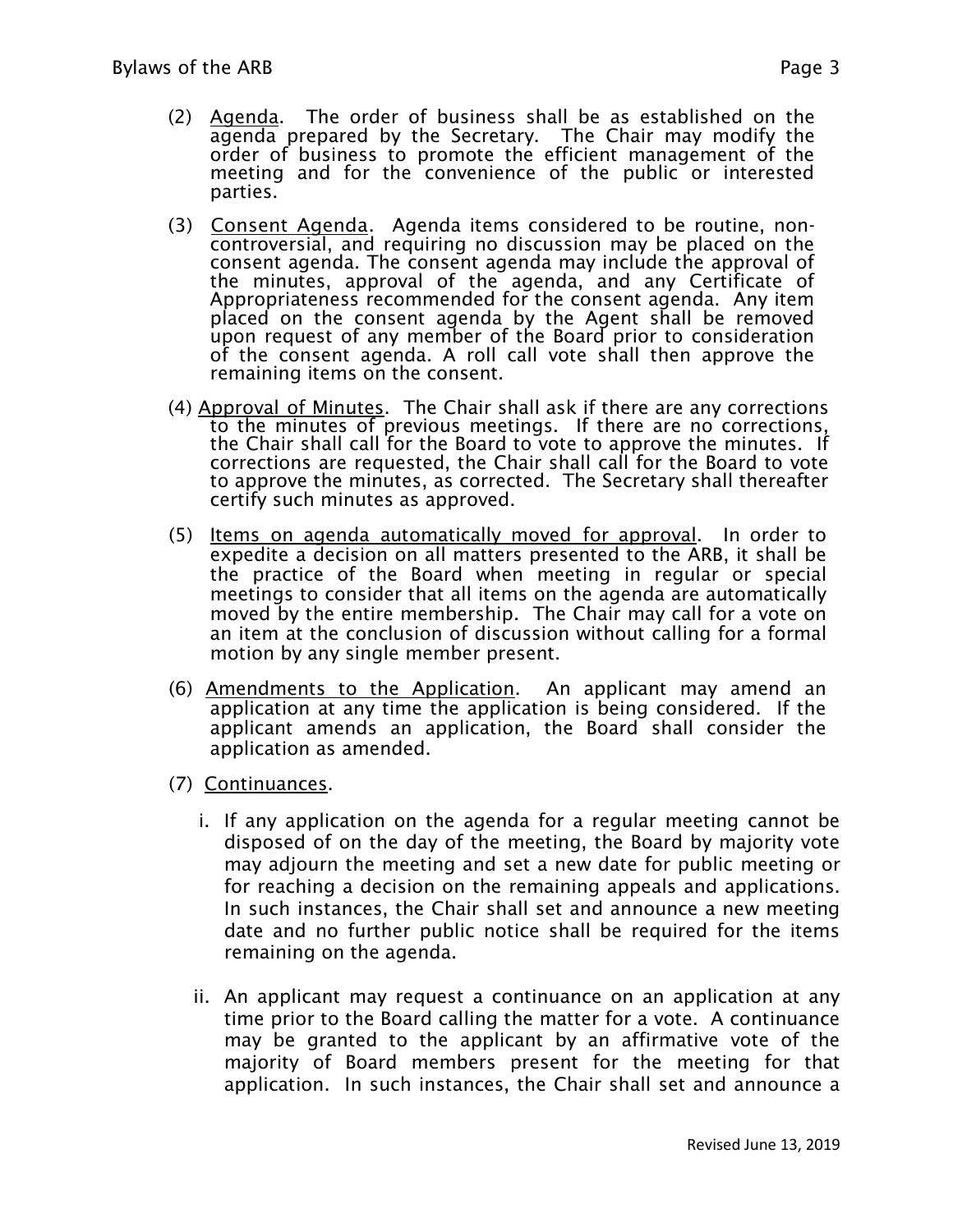new meeting date and no further public notice shall be required for that item.

- iii. The Board shall not continue any matter more than twice, except for good cause shown by the applicant, and may then consider the application whether the applicant is present or not.
- (8) Public Comment. At the opening of any public meeting, the Chair may establish reasonable time limits on public comments.
- 4. APPLICATION
	- A. Approval Entity. The applicant shall consult with the Agent to determine if the proposed activity is eligible for review and approval by the Agent as set forth in Article 5, Section C, of these bylaws.
	- B. Applications. All applications for Certificates of Appropriateness must be submitted to the Secretary or the Agent by 4:00 p.m. on the day before the current month's Architectural Review Board meeting to allow staff and the Board adequate time to study the application. The Architectural Review Board at its next regular meeting will then consider applications deemed complete. Applications eligible for review and approval by the Agent may be submitted at any time.
	- C. Content of Applications. Applications for Certificates of Appropriateness must be on forms provided by the Secretary. Applications must be in sufficient detail to inform the Board of the nature of such work and must be accompanied by sketches, drawings, photographs, specifications, descriptions, etc., of the proposed work.
	- D. Application Completeness. If an application is deemed incomplete, the Agent will notify the applicant of the deficiencies, and the applicant must provide the requested information ten business days prior to the ARB meeting. Application deficiencies, if remaining, may render the application as incomplete, which may delay the application's consideration by the Board.
	- E. Notice to Adjoining Landowners. At least one week prior to the meeting at which the matter will be heard, the Secretary may mail notices to the owners of land adjoining and directly across the street or alley from the property where the work is proposed. Failure to comply with the requirements of this subsection shall not prevent the Board from taking action on a matter or otherwise prevent action by the Board.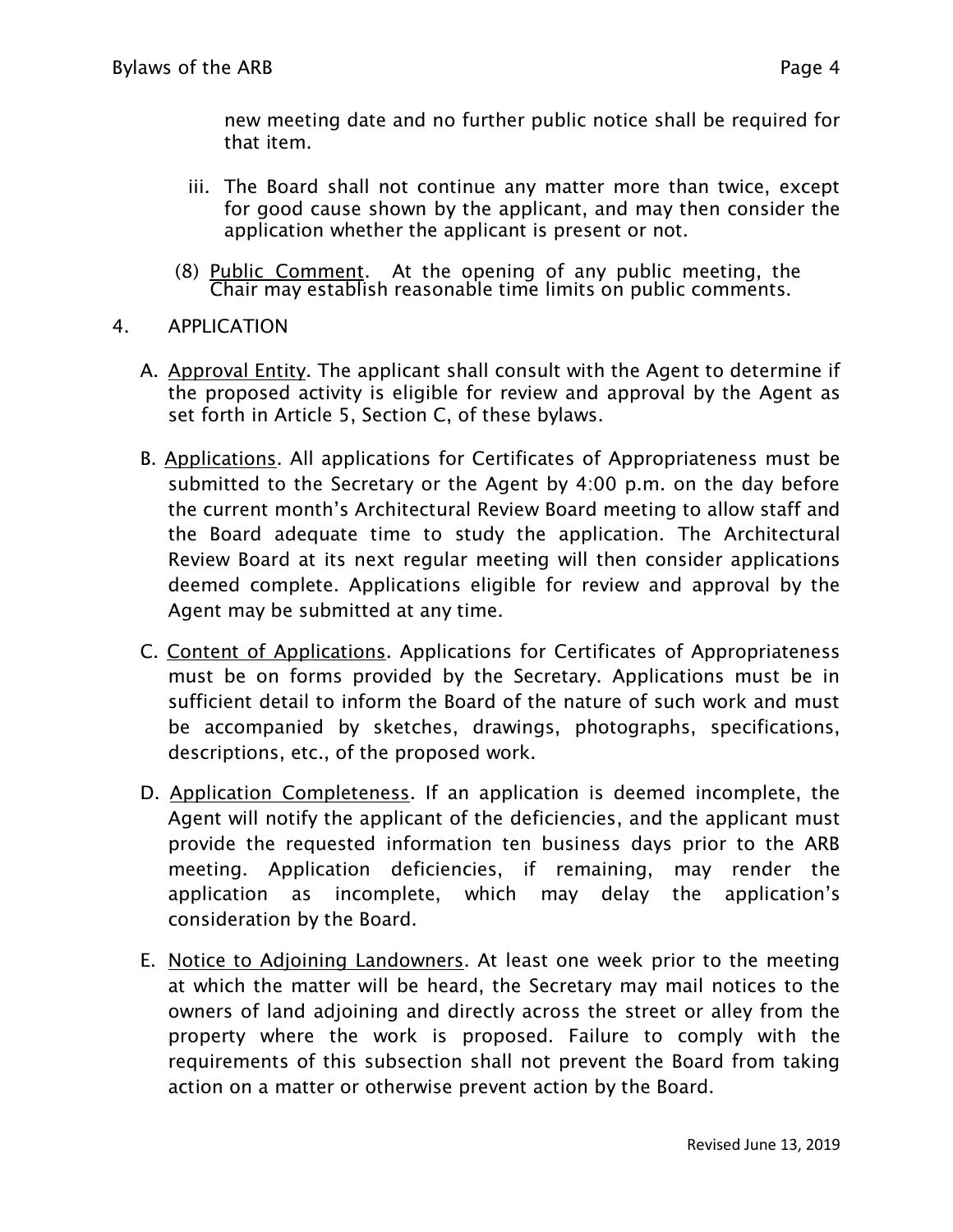### 5. CERTIFICATE OF APPROPRIATENESS

- A. Approval and Issuance. Once an application has been approved by the Board or the Agent, a Certificate of Appropriateness bearing the date of issuance and the nature of the work approved shall be sent or given to the Applicant within ten business days of approval, or as soon as possible thereafter.
- B. Denial of Application. In case of denial of an application for the erection, reconstruction, alteration, or restoration of a building or structure, the Board shall briefly state its reasons in writing, and it may make recommendations to the applicant.
- C. Authority to Agent. Pursuant to Section 36.2-530(c) of the City Code, the Board hereby delegates authority to the Agent to issue Certificates of Appropriateness for the following:

### 1. **H-1 District**:

#### **Awnings**

 $\cdot$  Changing the color or pattern of an existing awning.

#### **Demolition**

 $\cdot$  Emergency demolition of a building due to fire, causing unsafe and hazardous conditions.

#### **Doors / Cornices**

• Replacement of doors, cornices, or other features when the type and design maintains the architectural defining features of the building.

#### **Miscellaneous**

- Installing play equipment in public parks.
- Installation of mechanical equipment, utility conduit, meters, or panel boxes on the side, rear, or the roof of a building where not visible from the street.
- Design and installing furniture, amenities, signs, fences, and structures, but not buildings, which promote or protect the general public health, safety and welfare, and which are installed by, or for, the City of Roanoke on public property or in the public right-of-way.

#### **Roof**

 $\cdot$  Replacement of a roof that is not visible from a public street.

#### **Signs**

• Installing a temporary banner.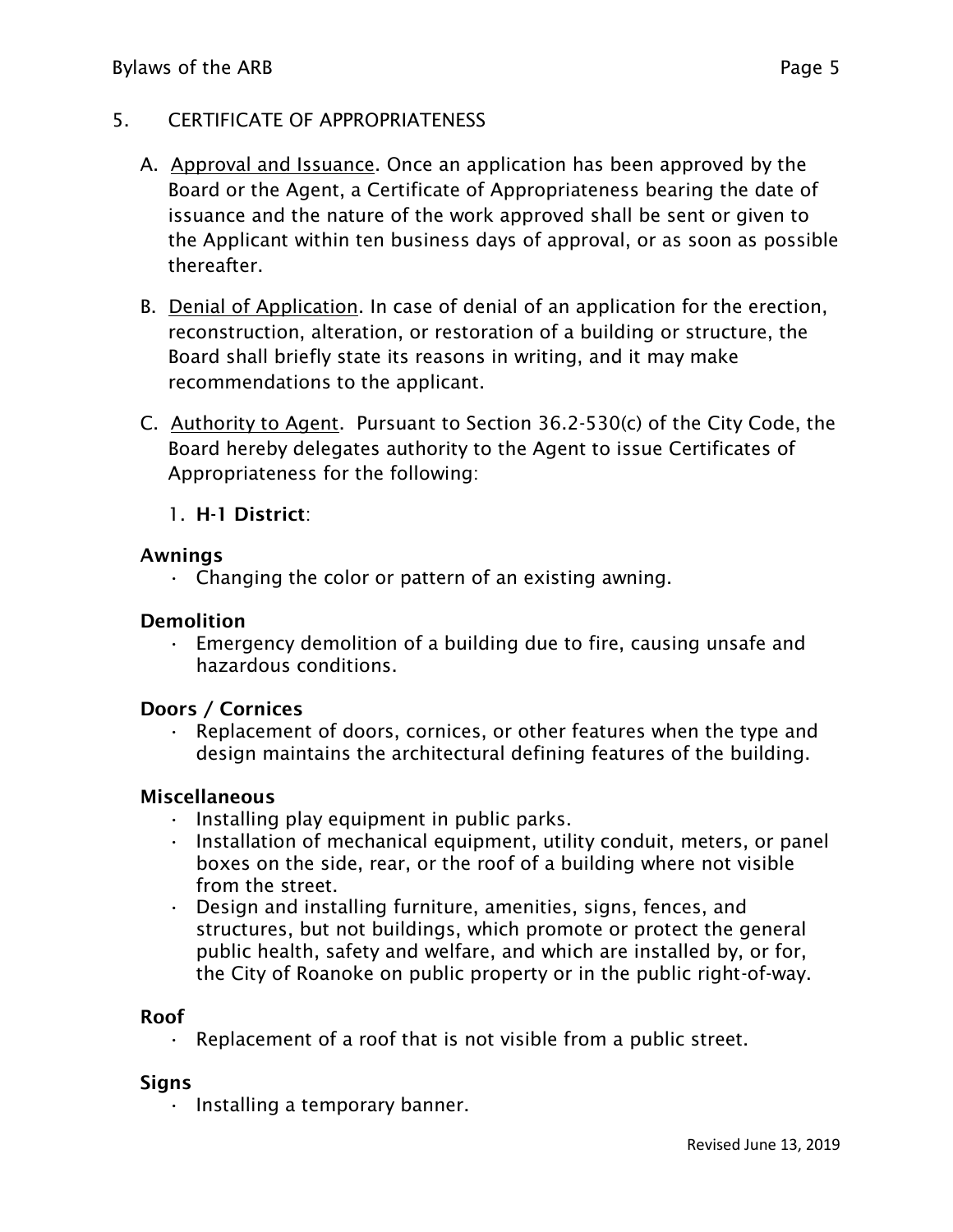- $\cdot$  Changing the color or design of the sign face of an existing sign.
- $\cdot$  Design of a sandwich board sign on a public sidewalk and placement of such sign after consultation with the Zoning Administrator.
- Installation of vinyl adhesive window and door signs.

# 2. **H-2 District**:

## **Accessory Structures**

• Design of or modification of an accessory structure located in the rear or side yard.

## **Demolition**

- Demolition of an accessory structure less than 50 years old.
- $\cdot$  Emergency demolition of a building due to fire, causing unsafe and hazardous conditions.

## **Fences / Walls**

- Design of fences (regardless of location) and removal/modification thereto.
- $\cdot$  Design of a wall, except where the proposed wall is located within the front yard.

# **Miscellaneous**

- Performing minor exploratory work to determine condition and design of underlying materials.
- Installation of a handicap access ramp in a rear or side yard.
- Installing furniture, amenities, signs, fences, and structures, but not buildings, which promote or protect the general public health, safety and welfare, and which are installed by, or for, the City of Roanoke on public property or in the public right-of-way.
- Installation of metal pipe rail sidewalk stair handrails.
- Installation of mechanical equipment, utility conduit, meters, or panel boxes on the side or rear of a building where not visible from the street.

# **Parking**

• Design of a patio, a parking area of four or fewer spaces, or a driveway accessed from an alley.

# **Porches and Decks**

- Design of a deck, porch, or pergola in a rear or side yard.
- Replacement or reconstruction of side or rear stairs, stoops, or porches accessing only the main level of the structure.
- $\cdot$  Replacement of porch columns when it can be documented through photographic evidence that the existing columns are not original.
- Installation or replacement of latticework to enclose areas under porches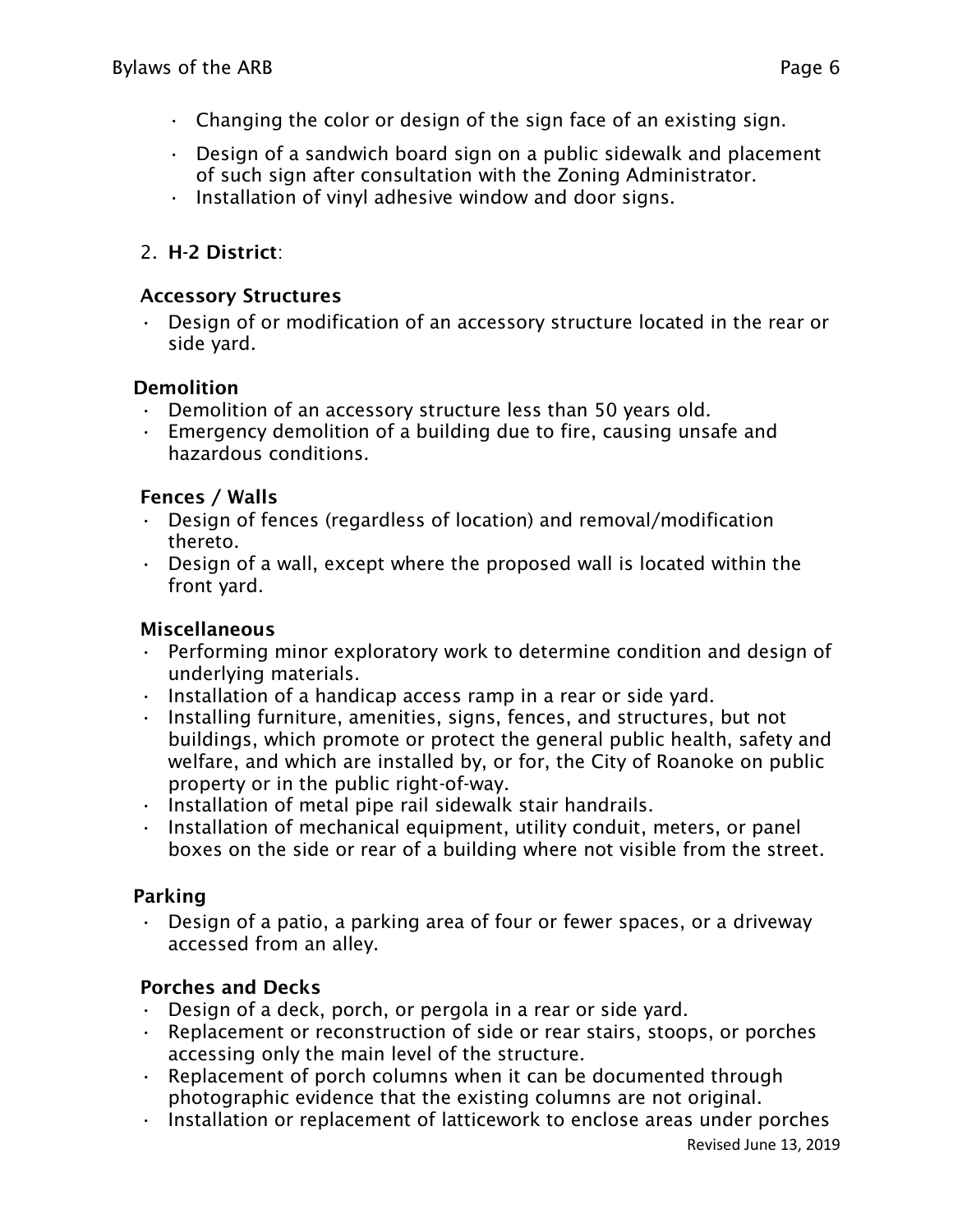or decks.

- Installation of composite columns and tongue and groove porch flooring.
- Replacement of inappropriate front porch guard/hand-rail according to the design template or original design as verified through an historic photograph.
- $\cdot$  Replacement of a porch/deck railing above the main level at the rear of the building according to the design template.

## **Roof**

- Installation or replacing gutters and downspouts.
- Removal of non-historic roofing material, and installation of new 'historicstyle' roofing material (metal, slate, cedar shake).

## **Siding**

 $\cdot$  Removal of any siding material previously installed over the original siding.

### **Signs**

- $\cdot$  Changing the design of an existing sign face.
- Installation of any building-mounted sign.
- Installation of freestanding directional signs 4 square feet or less.

### **Windows and Doors**

- Installation of storm windows or storm doors.
- Replacement of a door that maintains the architectural defining features of the building.
- Replacement of windows on rear or side of a building.

# 6. CODE OF ETHICS.

The code of ethics in the National Alliance of Preservation Commissions Code of Ethics for Commissioners and Staff shall guide the Board and Staff in all cases in which they are applicable and to the extent such code of ethics is not inconsistent with the Code of Virginia (1950), as amended, including the State and Local Government Conflict of Interests Act, set forth in Section 2.2- 3100, et seq., and the Code of the City of Roanoke (1979), as amended

### 7. AMENDMENTS.

These bylaws may be amended, within limits allowed by law, at any time by an affirmative vote of not less than four members of the ARB, provided that such amendment is presented in writing at a regular or special meeting preceding the meeting at which the vote is taken.